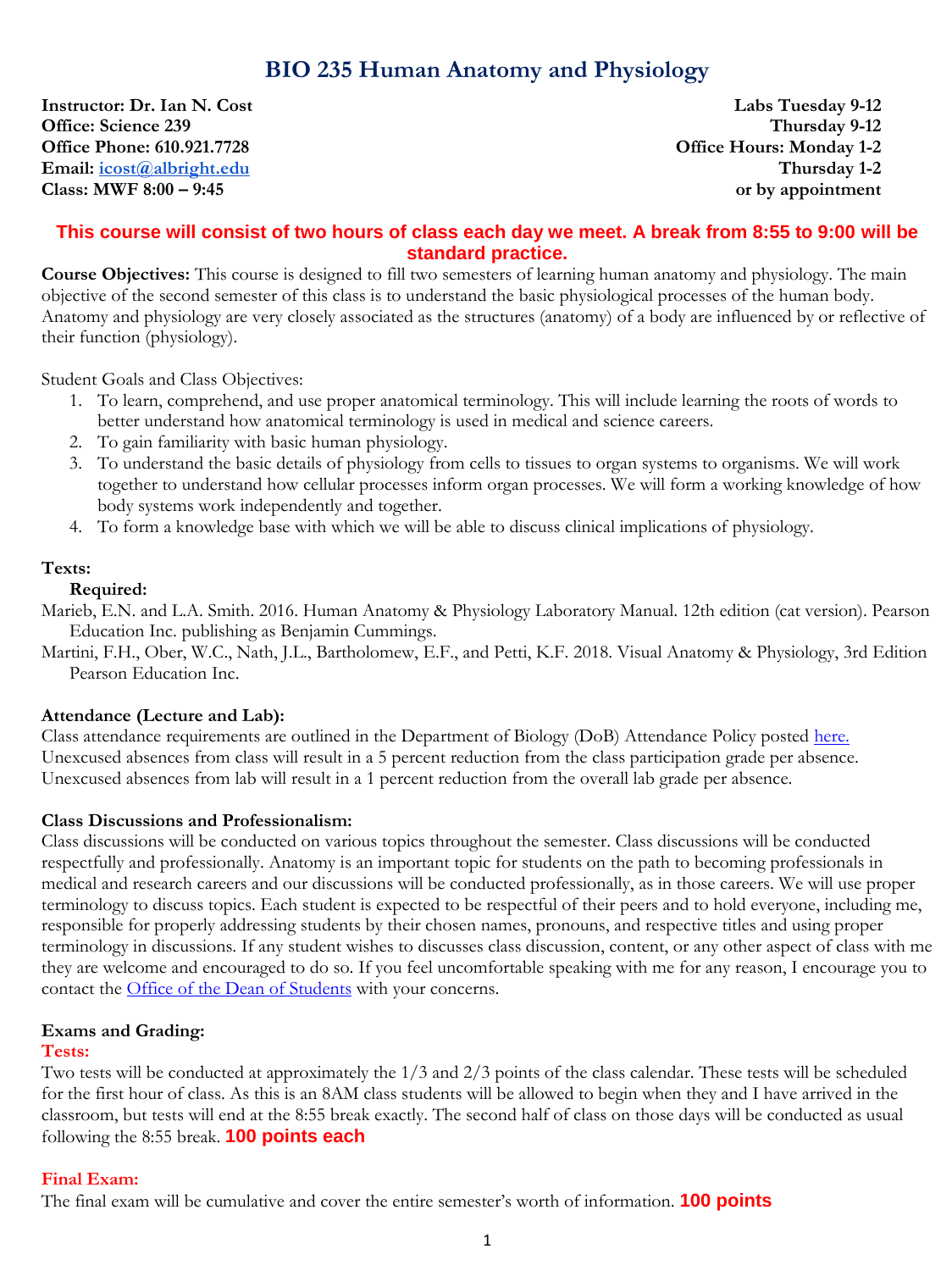#### **Class Videos:**

Throughout the semester assignments using Flipgrid. Students will be asked to make short videos, map, or describe physiology or physiological systems and show examples of how physiology works. **10 points each**

#### **Class Participation:**

Attending class is important for fully understanding any subject. In addition to attending and participating in typical classes, we will also do some activities, as spacing and time permit to show how physiology works. **5 points each class**

#### **Lab Quizzes:**

Lab quizzes will be conducted each lab meeting to assess preparedness for the lab or reiterate important points from the previous lab. The lowest of these will be dropped. **10 points each**

#### **Online Lab Assignments:**

Online assignments will require use of the MyLab and Mastering A&P from Pearson. More information on these assignments will be discussed during class and/or lab. **10 points each**

#### **Lab Exams:**

Lab exams will be conducted at the halfway mark and the final week of this semester. These exams will include practical style questions and use of example data associated with lab activities. **50 points each**

The point breakdown for the course will be as follows:

| Class tests:               | - worth 200 points         |
|----------------------------|----------------------------|
| Final Exam:                | - worth 100 points         |
| Class Videos:              | - worth $50$ points        |
| Class Participation:       | - worth 100 points         |
| <b>Laboratory Quizzes:</b> | - worth 100 points         |
| Online Lab Assignments:    | - worth $50$ points        |
| Lab Exams:                 | $\frac{-$ worth 100 points |
|                            | <b>Total</b> 700 points    |

- Videos are due Fridays by 11:59PM. Late video posts will be discounted 10% (1 point) per day.
- Online Lab work is due online on Mondays by 11:59PM. Late lab work will be discounted 10% (1 point) per day.

| <b>Grading Scale:</b> | 100        | $A+$ | 94-99 A |     | $90 - 94$ A- |  |
|-----------------------|------------|------|---------|-----|--------------|--|
|                       | $87-89$ B+ |      | 84-86 B |     | $80-83$ B-   |  |
|                       | $77-79$ C+ |      | 74-76 C |     | $70-73$ C-   |  |
|                       | $67-69$ D+ |      | 64-66 D |     | $60-63$ D-   |  |
|                       |            |      | < 60    | - F |              |  |

#### **Academic Support Services:**

Academic support resources are available to students at no charge through the Academic Learning Center, the Writing Center and Disability Services. The Academic Learning Center offers course-specific tutoring, academic skills workshops, hands on learning strategies instruction, and academic counseling to supplement faculty advisement. The Writing Center offers tutoring to assist with writing and reading support for any class. The Student Accessibility and Advocacy office is the source for impairment-related accommodations consistent with the ADA and its amendments. Students who receive accommodations from the SAA office should meet with course instructors privately and in a timely manner to discuss the Academic Accommodation Letter (AAL) provided by that office. **Please note that IEPs and 504 plans do not apply to college level courses.** The ALC office is located in Teel 309A and the ALC Tutoring Lab is accessible from the tunnel near Jake's Place. Contact the ALC at 610-921-7662 and [academiclearningcenter@albright.edu;](mailto:academiclearningcenter@albright.edu) For in-person or online chat sessions (with a whiteboard for revision and options for audio-video or type chat), use our appointment system at http://alb.mywconline.com. For e-mail-based feedback, you can submit an essay [using this form;](https://www.albright.edu/about-albright/offices-departments/writing-center/essay-feedback-form/) and for the Student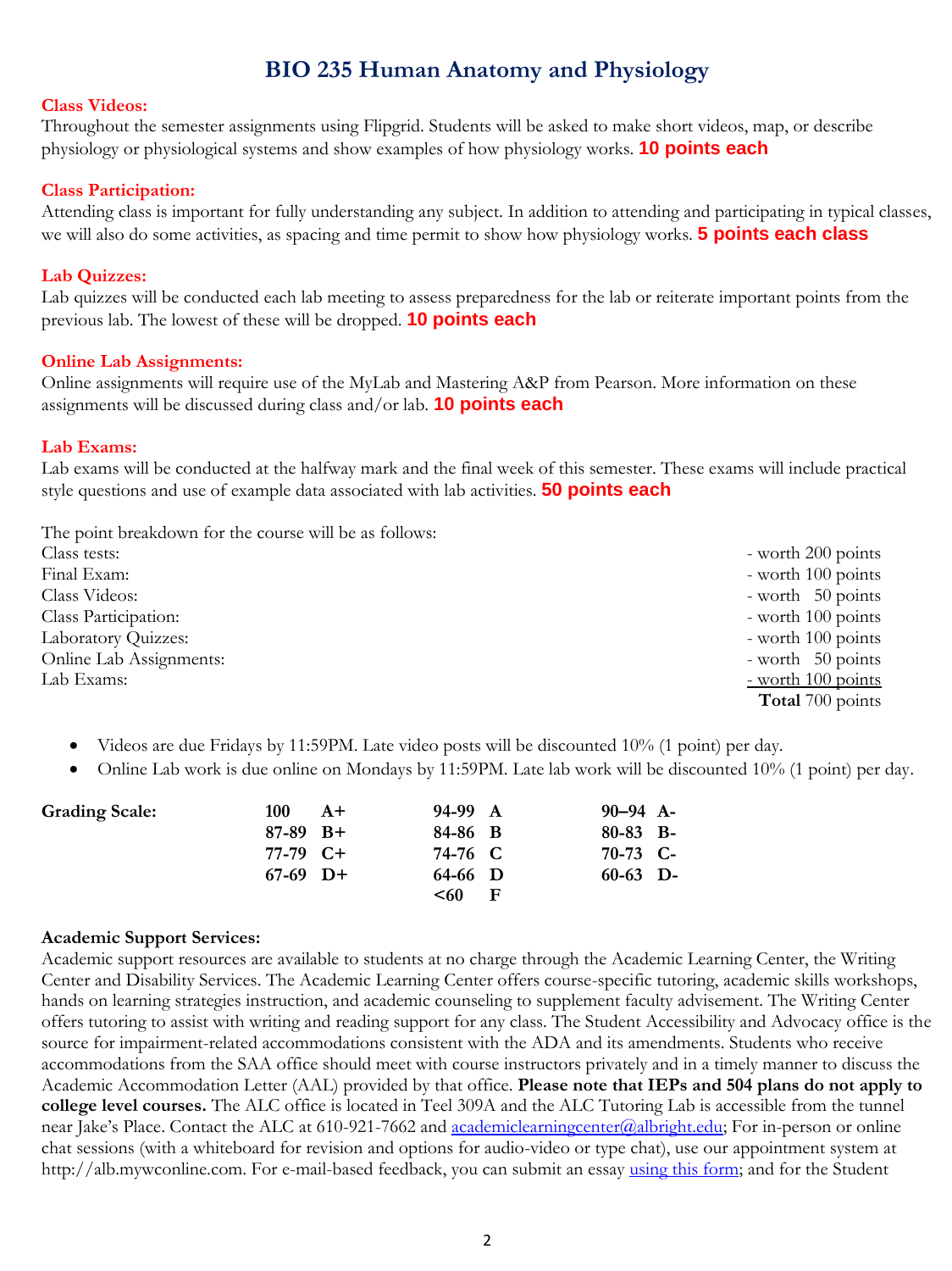Accessibility and Advocacy office please contact Sherry Young, Director of Student Accessibility and Advocacy, by email at SAA@albright.edu or by phone at 610-921-7503. Our office is located in the Student Center Conference Room.

#### **Academic Integrity**

The College policy on dishonesty as stated in the section "Academic Dishonesty Policy" in the current Albright College Catalog applies to all aspects of this course, including exams and papers. Academic dishonesty is taking credit for another person's work and attempting to pass it off as your own. It includes: 1) copying from another student during exams and quizzes; 2) allowing someone to copy from you or providing someone with a copy of your work that results in plagiarism; 3) Presenting someone else's ideas as your own without express permission and crediting them; 4) Plagiarizing (copying) material from books, articles, and electronic sources for direct use in your work; 5) using cheat sheets, notes, cell phones, etc. to gain outside information during a test or quiz. A student charged with academic dishonesty will be given written or oral notice of the charge, will receive an F on the assignment in question, and the case will be referred to the Provost. At the Instructors' discretion, the student may receive an F for the course. Repeat offenses, in one class or different classes can lead to more severe penalties (e.g. academic dismissal). Please familiarize yourself with this policy.

### **Class Schedule This schedule is subject to change due to student interest and classroom discussions. All changes will be announced through Canvas ahead of the class meeting.**

| Module/Week Topic               |                                     | <b>Reading in Text</b> |  |
|---------------------------------|-------------------------------------|------------------------|--|
|                                 | Homeostasis                         | $Ch. 1.17 - 1.18$      |  |
| $\mathbf{1}$                    | Glands of the Skin                  | $Ch. 5.6 - 5.12$       |  |
|                                 | Bone physiology                     | Chs. $6.10 - 6.12$     |  |
| $\overline{2}$                  | Muscle Physiology and Reflexes      | Ch. 9, $12.11 - 12.15$ |  |
| $\overline{\mathbf{3}}$         | Nerve Physiology and Conduction     | $Ch. 11.6 - 11.14$     |  |
| <b>Test 1: End</b>              | Sensory and Motor Pathways          | $Ch. 13.16 - 13.22$    |  |
| of Week 3                       | Autonomics and Special Senses       | $Chs. 14-15$           |  |
|                                 | <b>Endocrine Hormones</b>           | Ch. 16                 |  |
| 4                               | Cardiac Physiology                  | Ch. 18.9 - 18.16       |  |
|                                 | Blood and Immunity                  | Chs. 17 & 20           |  |
| 5                               | <b>Respiratory Physiology</b>       | $Ch. 21.8 - 21.18$     |  |
| 6                               | Digestive Physiology                | Ch. 22                 |  |
| <b>Test 2: End</b><br>of Week 6 | Introduction to Metabolism          | Ch. 23                 |  |
|                                 | Urinary Physiology                  | Ch. 24                 |  |
| 7                               | Fluids and Homeostasis              | Ch. 25                 |  |
|                                 | Reproductive Physiology             | Ch. 26                 |  |
| 7.5                             | <b>Final: Date to Be Determined</b> |                        |  |